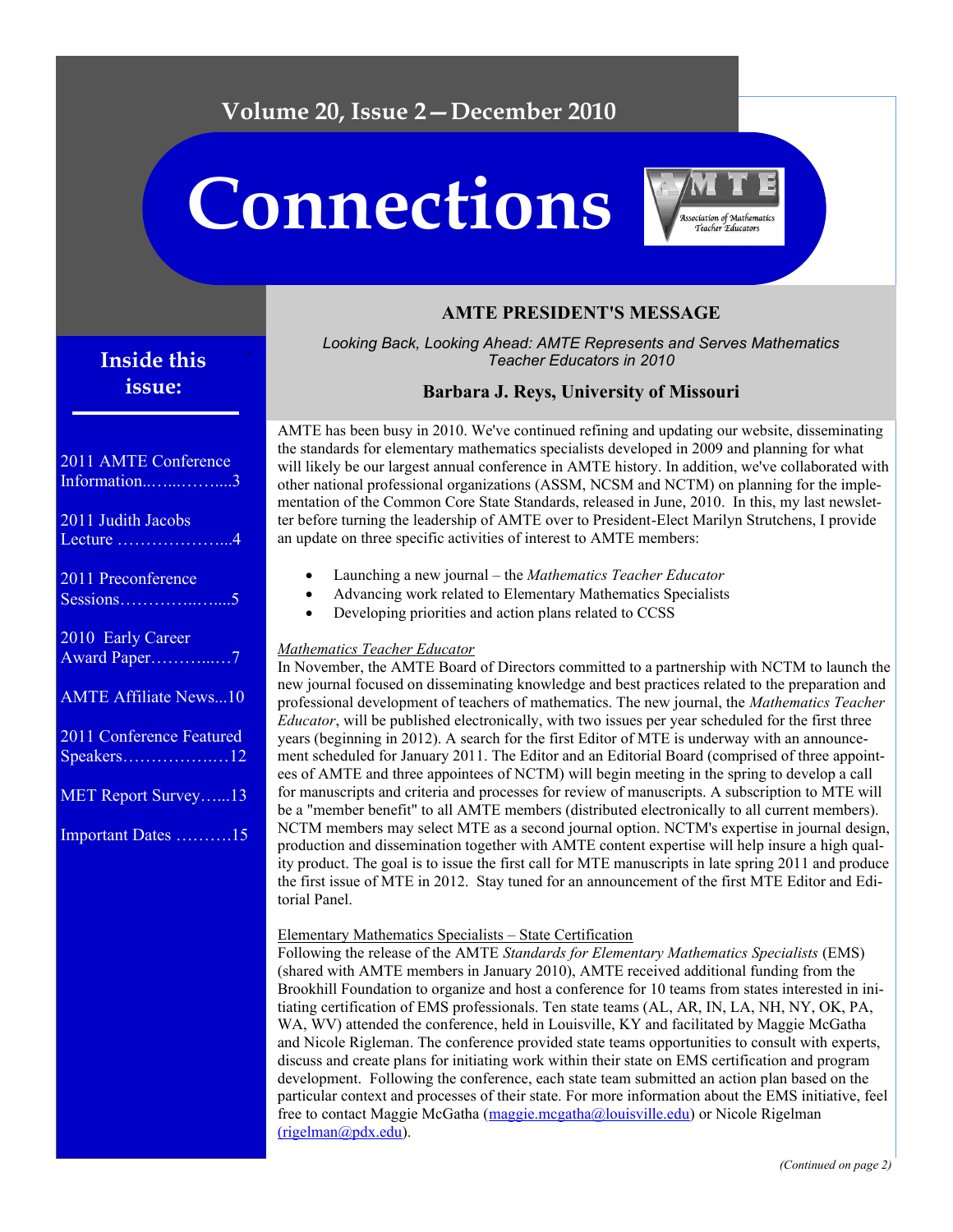#### **Page 2**

**The Association of Mathematics Teacher Educators**

**<http://www.amte.net> President**  Barbara Reys Dept. of Learning, Teaching & Curriculum University of Missouri (573) 882-8744 [reysb@missouri.edu](mailto:reysb@missouri.edu)

**President-elect & Monograph Series Editor** Marilyn Strutchens Department of Curriculum &Teaching Auburn University strutme@auburn.edu

**Secretary** M. Lynn Breyfogle Department of Mathematics Bucknell University [lynn.breyfogle@bucknell.edu](mailto:lynn.breyfogle@bucknell.edu)

**Treasurer** Lynn Stallings Department of Mathematics & Statistics Kennesaw State University [lstallin@kennesaw.edu](mailto:lstallin@kennesaw.edu)

**Board Members at Large** Gladis Kersaint Department of Secondary Education University of South Florida [kersaint@coe.usf.edu](mailto:kersaint@coe.usf.edu)

Amy Roth McDuffie Department of Teaching and Learning Washington State University, Tri-Cities [mcduffie@tricity.wsu.edu](mailto:mcduffie@tricity.wsu.edu)

Randy Philipp School of Teacher Education San Diego State University [rphilipp@mail.sdsu.edu](mailto:rphilipp@mail.sdsu.edu)

**Executive Director** Nadine Bezuk School of Teacher Education San Diego State University (619) 594-3971 [nbezuk@mail.sdsu.edu](mailto:nbezuk@mail.sdsu.edu)

**Affiliate Director** Sandi Cooper Department of Curriculum & Instruction Baylor University Sandra Cooper@baylor.edu

**Conference Director** Susan Gay Department of Curriculum & Teaching University of Kansas [sgay@ku.edu](mailto:sgay@ku.edu)

**Publications Director** Alfinio Flores Department of Mathematical Sciences University of Delaware [alfinio@math.udel.edu](mailto:alfinio@math.udel.edu)

**Newsletter Editor** Trena L. Wilkerson Department of Curriculum and Instruction Baylor University [Trena\\_Wilkerson@baylor.edu](mailto:Trena_Wilkerson@baylor.edu)

**Sponsorship Liaison** Jeffrey Wanko Department of Teacher Education Miami University wankoji@muohio.edu

**Website Coordinator** Tim Hendrix Dept of Mathematics & Computer Science Meredith College [hendrixt@meredith.edu](mailto:hendrixt@meredith.edu)

## **President's Message (continued from page 1)**

#### Priorities and Action Items Related to CCSS

Following the release of CCSS in June 2010, AMTE collaborated with ASSM, NCSM and NCTM to establish a Joint Task Force to outline needs and priorities related to the Common Core State Standards for mathematics. The Task Force, chaired by Glenda Lappan (with AMTE representatives Kathryn Chval and Gladis Kersaint), submitted their report to the Boards of each organization in early September. Priorities include:

- 1. Organize and launch a major outreach project with two primary foci: (a) develop and disseminate a core set of resources (CCSS Toolkit) which consolidates and highlights key messages of our organizations with regard to the CCSS; and (b) organize and host regional meetings of leadership teams to review the CCSS Toolkit and plan local strategies for utilizing CCSS to elevate mathematics teaching and learning.
- 2. Appoint a Joint Committee of AMTE, ASSM, NCSM and NCTM to serve as an ongoing advisory group regarding CCSS. The Joint Committee will serve as a professionally grounded oversight and advisory group that could, over a period of time, suggest needed actions and inform revisions of the CCSS.
- 3. Convene a group of respected teacher development professionals and scholars to conceptualize and develop a professional development *system* at the school, district, and state levels that will connect our organizations' messages with the CCSS.
- 4. Convene an Assessment Working Group to coordinate the field's best guidance on assessment development and insure that new student assessments address important priorities (e.g., the *mathematical practices*) articulated in CCSS. The Working Group should include representatives of the Partnership for Assessment of Readiness for College and Careers (PARCC) and SMARTER Balanced Assessment State Consortia.
- 5. Support the development of a research agenda focused on implementation of the CCSS that includes systematic study of the instantiation and implementation of the standards, monitors the impact on instruction and student learning and informs revisions of CCSS.

AMTE will be working with the other mathematics education organizations to address these priorities. The full report of the Joint Task Force is available on the AMTE website.

As I indicated, it has been a very busy year for AMTE. The coming year (2011) is likely to be just as busy. For example, a revision of the CBMS document, *Mathematics Education of Teachers*, is underway with a draft likely to be circulated next year. In addition, we are planning a series of activities to celebrate the  $20<sup>th</sup>$  anniversary of the establishment of AMTE (yes, AMTE was "born" in the fall of 1991). These activities will be initiated at the 2011 Annual Conference in Irvine, California and culminate at the 2012 Annual Conference.

In addition to the items summarized in this message, the Staff, Board and Standing Committees of AMTE are contributing in many other ways to advance work related to the mission of AMTE. Watch for details in upcoming *Connections* Newsletters and email postings. Please send your ideas and suggestions to me at: [reysb@missouri.edu.](https://mail.baylor.edu/owa/redir.aspx?C=cc3e63d662174e8bbd6b3e68e2c65943&URL=mailto%3areysb%40missouri.edu)

\*\*\*\*\*\*\*\*\*\*\*\*\*\*\*\*\*\*\*\*\*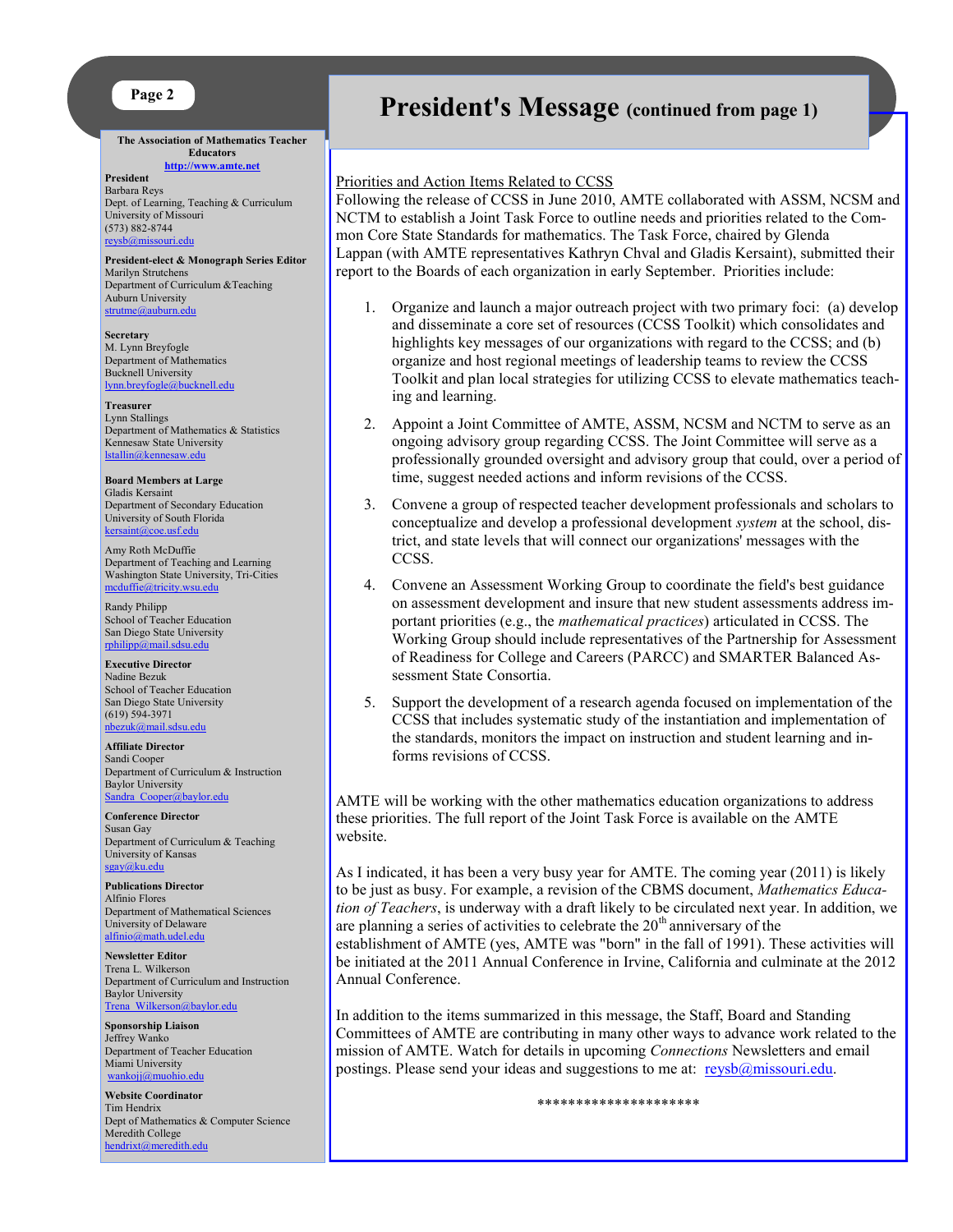|--|

# **PARTE 2011 15th ANNUAL CONFERENCE**<br> **Page 31 IANUARY 27-29, 2011 JANUARY 27-29, 2011**

|                                                                                              | $\mathbf{u}$ ville, $\mathbf{u}$                                                                                                                                                                                                                                                                                                                                                                                                                                                                                                                                                                                                                                                                                                                                                                                                                                                                                                                                                                                                                                                                | $\frac{1}{2}$                 |  |  |
|----------------------------------------------------------------------------------------------|-------------------------------------------------------------------------------------------------------------------------------------------------------------------------------------------------------------------------------------------------------------------------------------------------------------------------------------------------------------------------------------------------------------------------------------------------------------------------------------------------------------------------------------------------------------------------------------------------------------------------------------------------------------------------------------------------------------------------------------------------------------------------------------------------------------------------------------------------------------------------------------------------------------------------------------------------------------------------------------------------------------------------------------------------------------------------------------------------|-------------------------------|--|--|
| <b>NOTE: There</b><br>is no on-site<br>registration<br><i>available.</i><br>********         | <b>Conference Registration and Hotel Reservation Information</b><br>The Fifteenth Annual Conference will be held at the Hyatt Regency Hotel in Irvine, California<br>from Thursday, January 27 through Saturday, January 29, 2011. Conference sessions begin on<br>Thursday afternoon at 1:00 p.m. The conference will conclude at 1:15 p.m. on Saturday. The<br>conference registration deadline is December 3, 2010.<br>We have a limited block of reduced-price rooms available at \$159/night (single or double occu-<br>pancy) at the Hyatt Regency Hotel. We encourage you to reserve your room soon either online<br>via the AMTE website (www.amte.net) or by calling the toll-free number below. Be sure to<br>mention the AMTE Conference when you call. Make your hotel room reservation by Friday,<br><b>December 3, 2010</b> to get our special conference rate. Please be aware that the conference block<br>may be sold out by this date. Once the room block is full, the hotel will accept reservations at<br>the hotel's prevailing rate and only on a space-available basis. |                               |  |  |
|                                                                                              | Hyatt Regency Irvine<br>Hyatt Reservations (toll-free):<br>17900 Jamboree Blvd.<br>Irvine, CA 92614<br>949-975-1234                                                                                                                                                                                                                                                                                                                                                                                                                                                                                                                                                                                                                                                                                                                                                                                                                                                                                                                                                                             | 1-800-233-1234 (mention AMTE) |  |  |
|                                                                                              | Information about traveling to Irvine, CA and the Hyatt Regency Hotel is on the AMTE website.<br><b>Conference Highlights</b><br>Thursday<br>Nine preconference sessions are being held during the morning on Thursday, January 27. A list<br>of the sessions is on page 5. The organizers need to know who is planning to attend prior to the                                                                                                                                                                                                                                                                                                                                                                                                                                                                                                                                                                                                                                                                                                                                                  |                               |  |  |
|                                                                                              | start of the conference. Details about the content and registration information for each session is<br>on page 5 and on the AMTE website (www.amte.net).<br>A full slate of conference sessions will begin at 1:00 p.m. Marilyn Burns is the speaker at the<br>Thursday General Session from 5:00 to 6:30 p.m. The title of her presentation is "Making As-<br>sessment Integral to Informing K-8 Math Instruction." An afternoon break will be provided on<br>Thursday, but dinner Thursday evening is on your own.                                                                                                                                                                                                                                                                                                                                                                                                                                                                                                                                                                            |                               |  |  |
| Consider<br>attending a<br>Pre-conference<br><b>Session!</b><br><b>Details on</b><br>page 5. | Friday<br>Conference sessions will begin on Friday at 8:00 a.m. Highlights include a presentation by last<br>year's Early Career Award Winner, Beth Herbel-Eisenmann, at 9:30 a.m. Beginning at 4:30<br>p.m., the Judith Jacobs Lecture will be given by Joan Ferrini-Mundy who currently holds posi-<br>tions at the National Science Foundation and Michigan State University. Friday's continental<br>breakfast, lunch, and dinner are included with the registration fees along with morning and after-<br>noon breaks. AMTE committees will meet during lunch.                                                                                                                                                                                                                                                                                                                                                                                                                                                                                                                             |                               |  |  |
|                                                                                              | <b>Saturday</b><br>Conference sessions will begin on Saturday at 8:00 a.m. Continental breakfast and lunch are<br>included with the registration fees. Members of AMTE affiliates will meet during breakfast.<br>The Saturday General Session beginning at 10:30 a.m. will be presented by William F. Tate who<br>is the Edward Mallinckrodt Distinguished University Professor in Arts $\&$ Sciences at Washing-<br>ton University in St. Louis; the title of his presentation is "It's Your Choice: Research and Prac-<br>tice Pathways in STEM Education." The AMTE Business Meeting will be held during lunch.<br>The conference will conclude by 1:15 p.m.                                                                                                                                                                                                                                                                                                                                                                                                                                 |                               |  |  |
| <b>AMTE Connections</b><br>December2010                                                      | The preliminary program link is on the AMTE website (www.amte.net). Program information<br>will be updated over the next few weeks and a final program will be posted by early January.<br>We look forward to seeing you in January in sunny and warm California!                                                                                                                                                                                                                                                                                                                                                                                                                                                                                                                                                                                                                                                                                                                                                                                                                               |                               |  |  |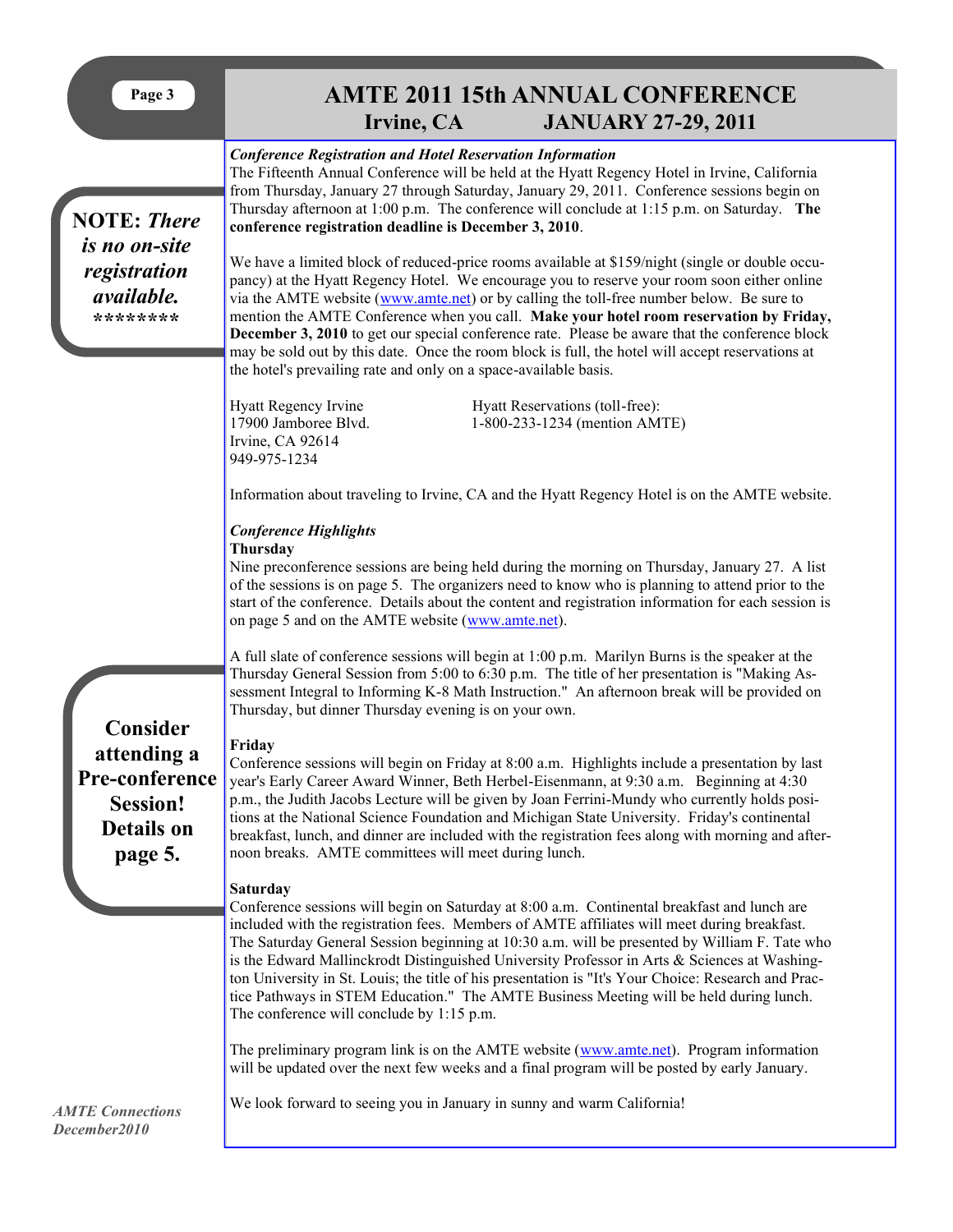|                                                              | Dr. Joan Ferrini-Mundy<br><b>Acting Executive Officer for the Directorate for Education</b><br>and Human Resources<br><b>National Science Foundation</b> | ANNOUNCING THE 2011 JUDITH JACOBS LECTURE<br>Director, Division of Research on Learning in Formal and Informal Setting                                                                                                                                                                                                                                                                                                                    | Page 4                                                                                                                                     |
|--------------------------------------------------------------|----------------------------------------------------------------------------------------------------------------------------------------------------------|-------------------------------------------------------------------------------------------------------------------------------------------------------------------------------------------------------------------------------------------------------------------------------------------------------------------------------------------------------------------------------------------------------------------------------------------|--------------------------------------------------------------------------------------------------------------------------------------------|
|                                                              | awards/judith-jacobs-lecturer. Past honorees are:                                                                                                        | The Judith Jacobs Lecture was established in 2003 in honor of<br>Dr. Judith E. Jacobs, founding member of AMTE and former<br>president and executive director. The 2011 lecture will be<br>given by Dr. Ferrini-Mundy on Friday, January 28, 2011 from<br>4:30-6:00 pm in Salon A of the Hyatt Regency Irvine at the<br>2011 AMTE Annual Conference. Additional information con-<br>cerning the honor can be found at www.amte.net/about/ | <b>2011 AMTE</b><br><b>Conference:</b><br>Irvine, CA,<br><b>January 27-</b><br>29, 2011.<br>**********                                     |
| 2010<br>2009<br>2008<br>2007<br>2006<br>2005<br>2004<br>2003 | James Hiebert<br>Jeremy Kilpatrick<br>Ed Silver<br>Deborah Loewenberg Ball<br>Judith Sowder<br>Glenda Lappan<br>Thomas Cooney<br>Judith E. Jacobs        | University of Delaware<br>University of Georgia<br>University of Michigan<br>University of Michigan<br>San Diego State University<br>Michigan State University<br>University of Georgia<br>California State Polytechnic University                                                                                                                                                                                                        | <b>Register for</b><br>the conference<br>and make<br>room<br>reservations<br>by Friday,<br>December 3,<br>2010.<br>* * * * * * * * * * * * |

## **Membership Update!**

The **Membership Committee** wishes to WELCOME all "new" AMTE members and to THANK all members - new or otherwise - who participated (joined, renewed, recommended others, etc.) in our *very successful* Membership Promotion this past Spring and Summer.

As we head toward our 2011 Conference, the organization is on the verge of MORE good news! Believe it or not, currently with 1220 members, we are rapidly approaching a membership total of 1250 members! This was the Membership Committee's goal to reach by 2011, which represents roughly a 25% increase since the 2010 Conference.

**Will you help us again**? Look around you. Surely all of us know a colleague at our own institution or in our state, or elsewhere, who *should* belong to AMTE. Why not take a moment - SOON - to invite them to join? Tell them why/how YOU benefit, and why they will too. Refer them to the website for more information (and they can sign up there, as well, of course!). Let's make it to 1250! THANKS!!

*Larry Campbell, AMTE Membership Chair Missouri State University, MO*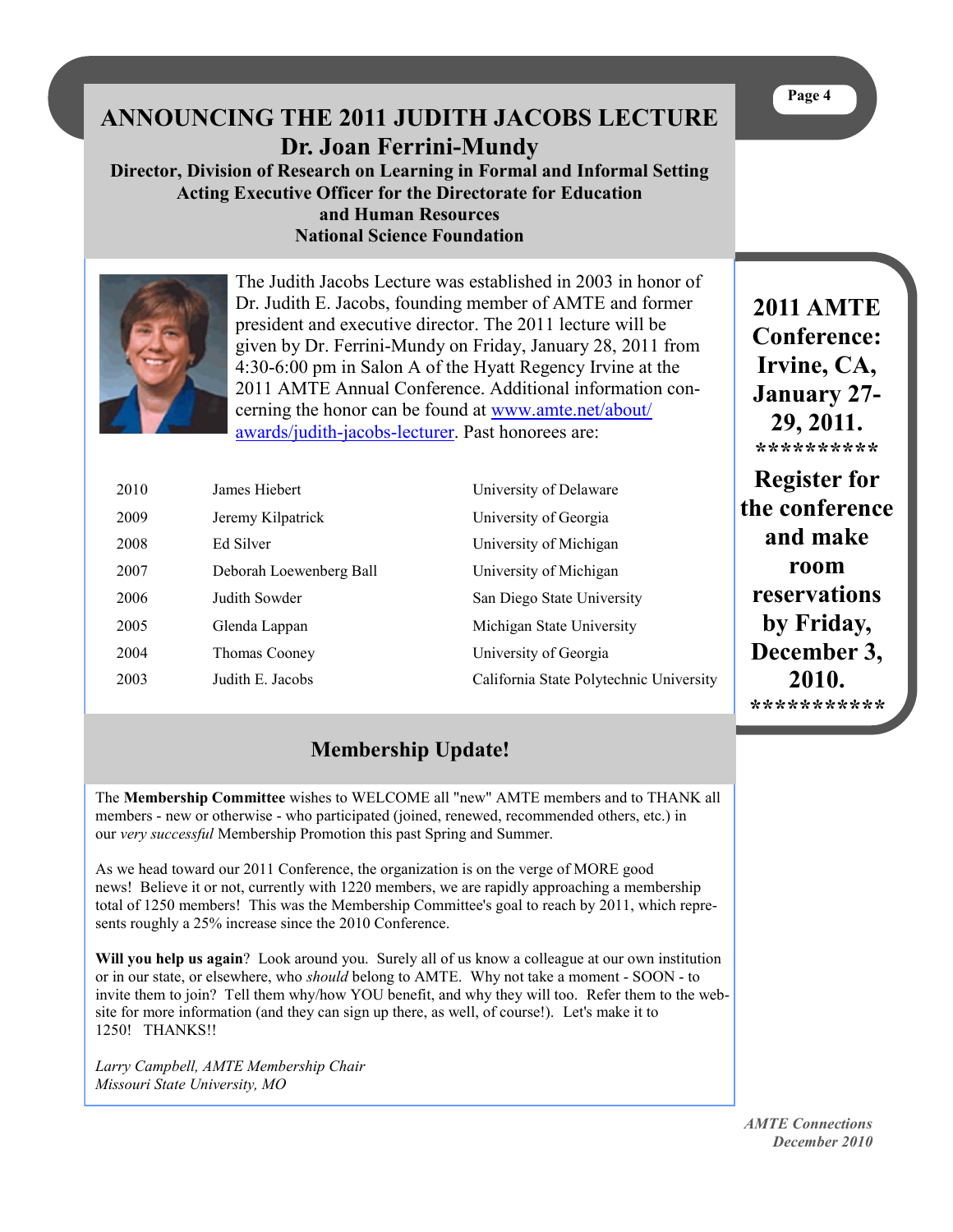## **PRECONFERENCE SESSIONS at the 2011 AMTE CONFERENCE**

Nine preconference sessions are being offered on **Thursday morning, January 27, 2011**  (beginning at 8 or 8:30 a.m.) at the 2011 AMTE Annual Conference at the Hyatt Regency Hotel in Irvine, CA. Each session requires pre-registration. No on-site registration will be available. The following list contains the title of each session with information including the presenters, and how to register. Additional information including times and session description, can also be found on the AMTE website [\(http://amte.net//conferences/](http://amte.net/sites/all/themes/amte/resources/conf2011/15thAMTEConf2011_PreconferenceSessions.pdf) [conf2011/preconf.\).](http://amte.net/sites/all/themes/amte/resources/conf2011/15thAMTEConf2011_PreconferenceSessions.pdf) There is a PDF format linked on the home page of the AMTE website as well.

## **Session Descriptions–**

## **1. Affiliate Connections**

**Sponsor:** AMTE's Affiliate Connections Committee **Lead Presenter:** Jo Ann Cady, University of Tennessee

**To Register:** Indicate your interest on the Fifteenth Annual AMTE Conference Registration Form. If you have already registered for the conference and would like to register for this preconference session, please contact AMTE webmaster, Tony Nguyen, via email ([tonguyen@projects.sdsu.edu\)](mailto:tonguyen@projects.sdsu.edu) stating your request.

## **2. Framing and Analyzing (In)equity and Power in Mathematics Methods**

**Sponsor:** AMTE's Equity Task Force

**Lead Presenters:** Julia Aguirre, University of Washington-Tacoma & Rochelle Gutiérrez, University of Illinois at Urbana-Champaign

**To Register:** Indicate your interest on the Fifteenth Annual AMTE Conference Registration Form. If you have already registered for the conference and would like to register for this preconference session, please contact AMTE webmaster, Tony Nguyen, via email ([tonguyen@projects.sdsu.edu\)](mailto:tonguyen@projects.sdsu.edu) stating your request.

## **3. Using the TPACK Framework to Think About Issues in Technology-Based Professional Development for Mathematics Teachers**

#### **Sponsor:** AMTE's Technology Committee

**Organizer:** Susann M. Mathews, Wright State University

**To Register:** Indicate your interest on the Fifteenth Annual AMTE Conference Registration Form. If you have already registered for the conference and would like to register for this preconference session, please contact AMTE webmaster, Tony Nguyen, via email ([tonguyen@projects.sdsu.edu\)](mailto:tonguyen@projects.sdsu.edu) stating your request.

## **4. Designing Professional Development to Build Specialized Mathematical Knowledge for Teaching**

**Sponsors:** Researching Mathematics Leader Learning (RMLL), NSF Grant No.: ESI 0554186, and Teaching Mathematical Knowledge for Teaching (Dev-TE@M and Mod4)

**Lead Presenter:** Elham Kazemi, University of Washington

**To Register:** Send an e-mail with the subject line "Designing Professional Development Registration" to Veronica Medina ( $v$ medina@wested.org) with the following information: Name, affiliation, e-mail address, telephone, and in a sentence or two, please describe your interest in this session. Deadline for registration is January  $4<sup>th</sup>$ , 2011.

**NOTE:**  *Preconference sessions require preregistration. \*\*\*\*\*\*\** 

*Listing continued on page 6*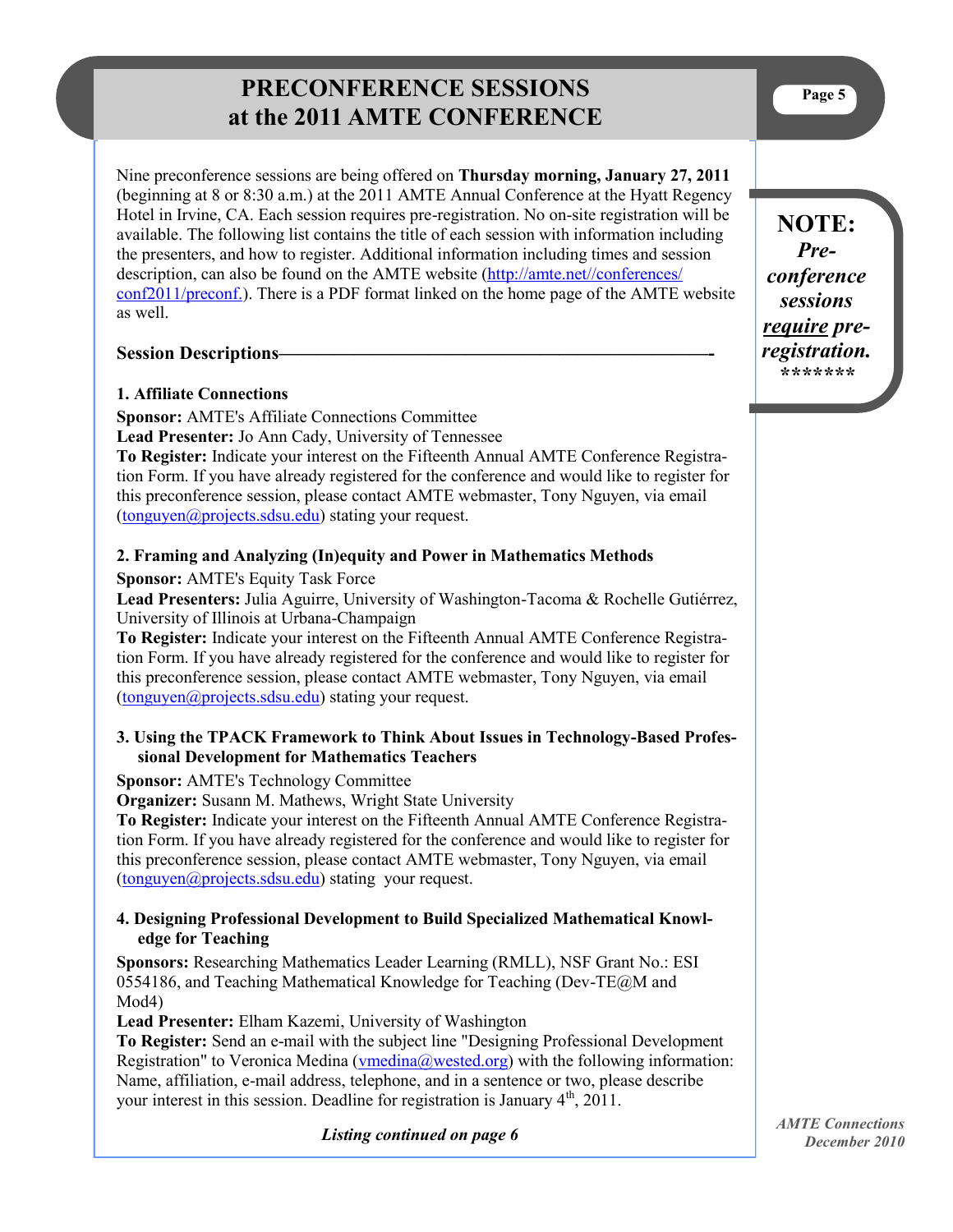| Page 6                                                                                      | <b>Preconference Session Descriptions (continued)</b>                                                                                                                                                                                                                                                                                                                                                                                                                                                                                                                                                                                                                                                                                                                                                                                                                                                                                                                                                                                                                                                                                                                                                                                                                                                                                                                                                                                                                                                                                                                                                                                                                                                                                                                                                                                                                                                                                                                                                                                                                                                                                                                                                                                                                                                                                                                                           |  |
|---------------------------------------------------------------------------------------------|-------------------------------------------------------------------------------------------------------------------------------------------------------------------------------------------------------------------------------------------------------------------------------------------------------------------------------------------------------------------------------------------------------------------------------------------------------------------------------------------------------------------------------------------------------------------------------------------------------------------------------------------------------------------------------------------------------------------------------------------------------------------------------------------------------------------------------------------------------------------------------------------------------------------------------------------------------------------------------------------------------------------------------------------------------------------------------------------------------------------------------------------------------------------------------------------------------------------------------------------------------------------------------------------------------------------------------------------------------------------------------------------------------------------------------------------------------------------------------------------------------------------------------------------------------------------------------------------------------------------------------------------------------------------------------------------------------------------------------------------------------------------------------------------------------------------------------------------------------------------------------------------------------------------------------------------------------------------------------------------------------------------------------------------------------------------------------------------------------------------------------------------------------------------------------------------------------------------------------------------------------------------------------------------------------------------------------------------------------------------------------------------------|--|
| <b>Check the</b><br><b>AMTE</b><br>website for<br>detailed<br>descriptions.<br>www.amte.net | <b>Facilitating Teachers' Discussions of Practice Using Animated and Video</b><br>5.<br><b>Representations of Teaching</b><br>Sponsor: ThEMaT (Thought Experiments in 14th, ne ics Teaching), a National<br>Science Foundation-fundation project<br>Organizer & Lead Pr sert c: Fatticio Herbst, University of Michigan<br>To Register: Send an e-mail to themat@umich.edu indicating interest in participating.<br>6. NCTM's NCATE Program Reviewer Training Workshop<br><b>Sponsor:</b> National Council of Teachers of Mathematics<br>Organizer/Presenter: Monique Lynch<br>To Register: E-mail not noting and more form application form. There is no charge to<br>attend, but the completion of an application and pre-registration for the workshop are<br>required.<br>7. Pathways to Middle School Mathematics Teaching in California: Concerns and<br><b>Opportunities</b><br><b>Organizer &amp; Lead Presenter:</b> Carol Fry Bohlin, California State University, Fresno<br>To Register: Send an e-mail with the subject line "AMTE Preconference Session RSVP" to<br>Carol Fry Bohlin at carolb@csufresno.edu.<br><b>Preparing to Teach Mathematics with Technology [PTMT]: Engaging Prac-</b><br>8.<br>tices and Materials for Technology-Using Mathematics Teacher Educators<br>Sponsor: Preparing to Teach Mathematics with Technology, a National Science<br>Foundation-funded project<br>Organizer & Lead Presenter: Hollylynne Lee, NC State University<br>To Register: Register via the PTMT website at http://ptmt.fi.ncsu.edu/amte11.<br>9. STaR Fellows Follow-up<br>Sponsor: National Science Foundation STaR Fellow Program (University of Missouri)<br><b>Organizer &amp; Lead Presenter:</b> Robert E. Reys, University of Missouri<br>To Register: Session is limited to STaR Fellows who participated in the summer STaR<br>Institute at PCMI. Robert Reys will communicate with and register all presession par-<br>ticipants (2010-11 STaR Fellows).<br>10. Understanding Students' Conceptions of Integers and Implications for<br><b>Teacher Educators</b><br>Sponsor: Mapping Developmental Trajectories of Students' Conceptions of Integers, a<br>National Science Foundation-funded project<br>Organizer & Lead Presenter: Lisa Lamb, San Diego State University<br>To Register: Send an e-mail to Candace Cabral, at CCabral@sunstroke.sdsu.edu, including |  |
|                                                                                             | your name, affiliation, and reason for attending the session.<br>**********************                                                                                                                                                                                                                                                                                                                                                                                                                                                                                                                                                                                                                                                                                                                                                                                                                                                                                                                                                                                                                                                                                                                                                                                                                                                                                                                                                                                                                                                                                                                                                                                                                                                                                                                                                                                                                                                                                                                                                                                                                                                                                                                                                                                                                                                                                                         |  |

*AMTE Connections December 2010*

п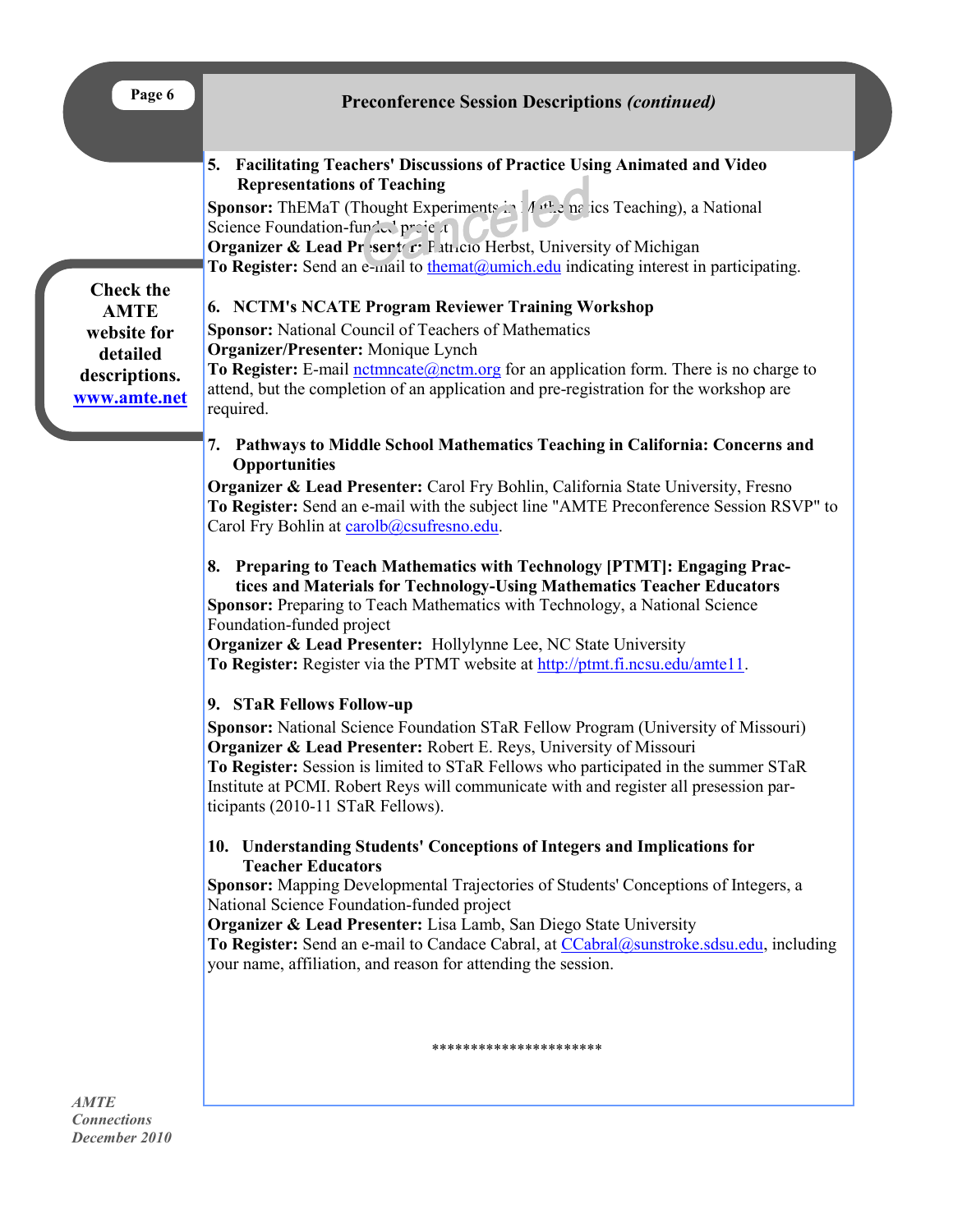## **Toward More Equitable Relationships in Teacher Education Beth Herbel-Eisenmann Michigan State University 2010 AMTE Early Career Award Winner**

Beginning one's career in academia is challenging. There are pushes to publish, get grants, be a good teacher educator, and do service within the university, as well as within the mathematics education community. In an attempt to bring many of these parts of my academic position together into a single project, I proposed a long-term professional development project to the National Science Foundation in 2003. As a result, I was involved in a five-year collaborative project with a group of eight middle grades (grades 6-10) mathematics teacher-researchers and a (now former) graduate student in order to better understand how discourse literatures might be helpful to secondary mathematics teachers. This project involved a year of collecting baseline data in the classrooms, a year-long study group on classroom discourse, and 2.5 years of supporting teacher-researchers<sup>1</sup> as they designed cycles of action research in order to become more purposeful about mathematics classroom discourse (for more detail, see Herbel-Eisenmann & Cirillo, 2009). Although this experience has influenced in many ways my perspective as a teacher educator, I focus here on sharing two particular points that I believe can help us engage in more equitable teacher education and research on teacher education.

**Look for Beth Herbel-Eisenmann's session at the 2011 AMTE Conference.**

#### **Mathematics teachers are not only mathematics teachers.**

This statement may seem obvious as we interact with the people who are teachers in our work. Yet, we often write about them as "teachers" or "mathematics teachers" rather than as people. What might we learn about mathematics teachers if we think about them as people rather than as only teachers? One thing we would better understand is how different "identity kits"  $2$  (Gee, 2001) come into play in their work as teachers. That is, they are not only mathematics teachers; they are mothers, fathers, aunts, uncles, daughters, sons, community members, volunteers, soccer coaches, and so on. These other identity kits are important and relevant to the work that they do in their classrooms. If we get to know them as people, we learn much about their multiple identity kits and can consider how these other identity kits might influence their "mathematics teacher" identity kit. In fact, my sense is that we would have a more nuanced understanding about *why* they might not be teaching every day and every class period in ways we might hope if we have a better understanding of their other identity kits and what those mean to them. For example, why would we expect a teacher to teach a fantastic mathematics lesson when they are trying to support a child or parent through a difficult time in their life, for example, with a diagnosis of breast cancer or debilitating alcoholism? Yet, these are stories we rarely know or tell in our research. Our work is often silent in terms of positioning mathematics teacher's practices in relationship to other identity kits they have. on teacher education. In the same way that

*Continued on page 8*

 $1$  use "teacher-researcher" and "university-researcher" in order to distinguish the context in which we primarily worked and not as a way to privilege one form of researcher over another.

 $2$  Gee (2001) also calls these "Discourses," which he says "integrate ways of talking, listening, writing, reading, acting, interacting, believing, valuing, and feeling (and using various object, symbols, images, tools, and technologies) in the service of enacting meaningful socially situated identities and activities" (p. 719).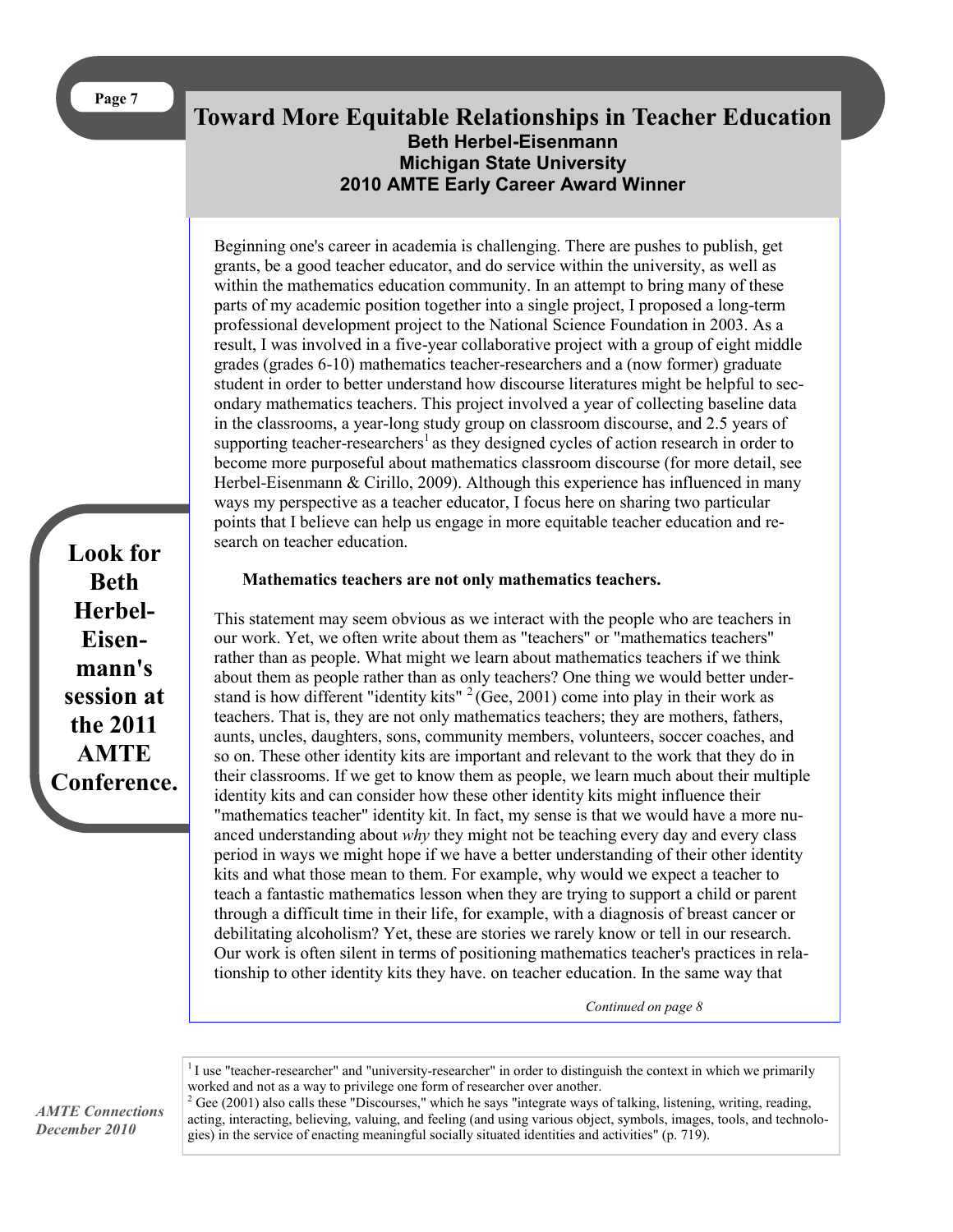## **Toward More Equitable Relationships in Teacher Education**  *(continued)*

the field of mathematics education is arguing for equitable treatment of every child by attending to his/her identity kits, we need to more fully connect teachers to other identity kits and resist essentializing them as only "mathematics teachers" in our research on teacher education.

#### **Teachers attending professional development often get treated in ways that we would not encourage them to treat their own students.**

Although many teacher educators develop long-term relationships that help to understand the multiple identity kits of the teachers with whom they work, there is still a dominant practice of disparate one-shot workshops in district- and school- level professional development.<sup>3</sup> Based on my experience as a classroom teacher and the descriptions of the teachers with whom I worked, much of the typical professional development is selected by someone other than the teachers (e.g., the curriculum specialist, mathematics specialist, principal, superintendent). Often the decisions about what to bring to the district are related to policies that have been adopted at the state or district level. These experiences are typically short-term workshops or presentations that focus on telling or showing teachers what they should do. The values and purposes are determined ahead of time, often with little contextual knowledge of the place the professional development is happening. Almost always, all of the teachers are expected to attend and sometimes professional development days are built into the calendar as a way to mandate attendance. Teachers have little agency in this process*.* In almost all of these characteristics, some of the underlying messages are: someone (other than the teachers) knows what teachers need to know and do, everyone needs to do the same thing, context is not important, teaching is fairly simple because it can be broken down into things one "does," teachers only need to follow someone else's suggestions to teach better, and the process of enacting those suggestions is easy and needs no follow-up support. What impact might these hidden assumptions have on mathematics teachers? In juxtaposing the study groups and action research that we did together in the project with their prior experience in professional development, here are some of the things the teacher-researchers said:

*…the part that made [this project work] so uncomfortable is that it was so different than other professional development, like in terms of quality and expectation. We're just never, ever, ever, ever, ever treated with autonomy or to think that what we think would be best or to think about what's important and do it for a long time or to be supported in what you think is best over a long time. … that structure [in this project] was so foreign. (Interview, 2008)*

*Continued on page 9*

 $3$ This observation has been shown to be a national phenomenon in the US (Little, 1993).

## **2010 AMTE Early Career Award-Winner Session**

*Avoiding Agnosticism in Our Practices as Teacher Educators* Presented by Beth Herbel-Eisenmann, Michigan State University Friday, January 29, 2011, 9:30-10:30 am, Hyatt Regency Irvine Salon B *What impact might these hidden assumptions have on mathematics teachers?* 

*AMTE Connections December 2010*

**Page 8**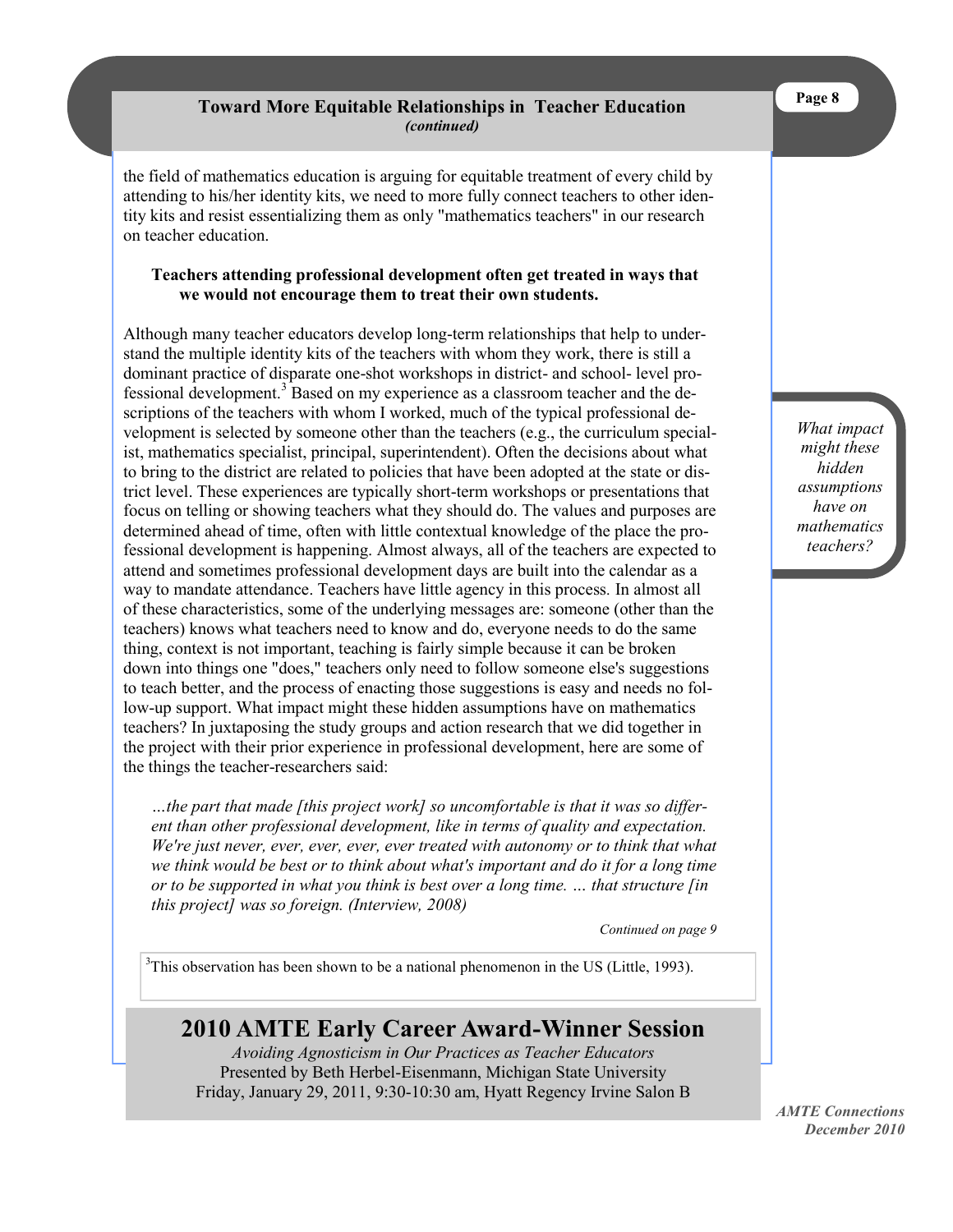#### **Toward More Equitable Relationships in Teacher Education**  *(continued)*

*Here's the funny thing - we sat here and complained about professional development in our schools and how it's very scripted, and now we're all sitting here realizing that this action research component is so wide open and it's totally up to us to figure it out. It's that openness that's so scary. (Focus Group Interviews,<sup>4</sup> January 2007)*

*In the same way that we advocate for high quality learning for students, we must also advocate for high quality learning for teachers.*

As these quotations highlight, an over-dependence on conventional professional development can make teachers think that the administration and the system do not have faith in them nor do they trust them to do what is best for their students. This perspective can break down confidence in expertise and judgment, contributing to a de-professionalization of teachers. When given an opportunity to look closely, reflect, discuss, and work on their practice, they can feel scared or overwhelmed by such agency. In the same way that we advocate for high quality learning for students, we must also advocate for high quality learning for teachers. Not only do we need to be involved in more long-term work with teachers, but we must also stand up and let administrators know that disparate one-shot workshops cannot be the dominant paradigm of professional development. By doing so, we encourage equitable and professional treatment of teachers (see Herbel-Eisenmann, forthcoming).

In this short piece, I have briefly described two things that I have learned from working with a group of mathematics teachers that I believe can lead us to more equitable treatment of mathematics teachers. I am inspired by Rochelle Guiterrez's (2007) articulation of equity as needing to attend to access, achievement, identity and power. My growing concern for attention to this issue occurs at the intersection of my interest in the equitable treatment of people in school systems and my consternation of policies and practices that deprofessionalize teachers. In addition to saying more about these issues at the AMTE conference in January, I look forward to discussions about these concerns with those of you who attend the meeting!

#### **References**

- Adams, B. (2009). *Owning professional development: The power of teacher research*. Ph.D dissertation, Iowa State University.
- Gee, J. P. (2001). Reading as situated language: A sociocognitive perspective. *Journal of Adult and Adolescent Literacy, 44*(8), 714-725.
- Gutierrez, R. (2007, October). Context matters: Equity, success, and the future of mathematics education. In Lamberg, T., & Wiest, L. R. (Eds.). *Proceedings of the 29th annual meeting of the North American Chapter of the International Group for the Psychology of Mathematics Education*, Stateline (Lake Tahoe), NV: University of Nevada, Reno.
- Herbel-Eisenmann, B. (forthcoming). A discourse of telling and professional equity. In B. Herbel-Eisenmann, D. Wagner, J. Choppin, & D. Pimm, (Eds.), *Equity in discourse for mathematics education: Theories, practices, and policies.*
- Herbel-Eisenmann, B., & Cirillo, M. (Eds.). (2009). *Promoting purposeful discourse: Teacher research in mathematics classrooms*. NCTM: Reston, VA.
- Little, J. W. (1993). Teachers' professional development in a climate of educational reform. *Educational Evaluation and Policy Analysis*, 15, 129–151.

<sup>4</sup>A graduate student who was not involved in the project work conducted the focus group interviews as part of her dissertation research (for more about the findings, see Adams, 2009).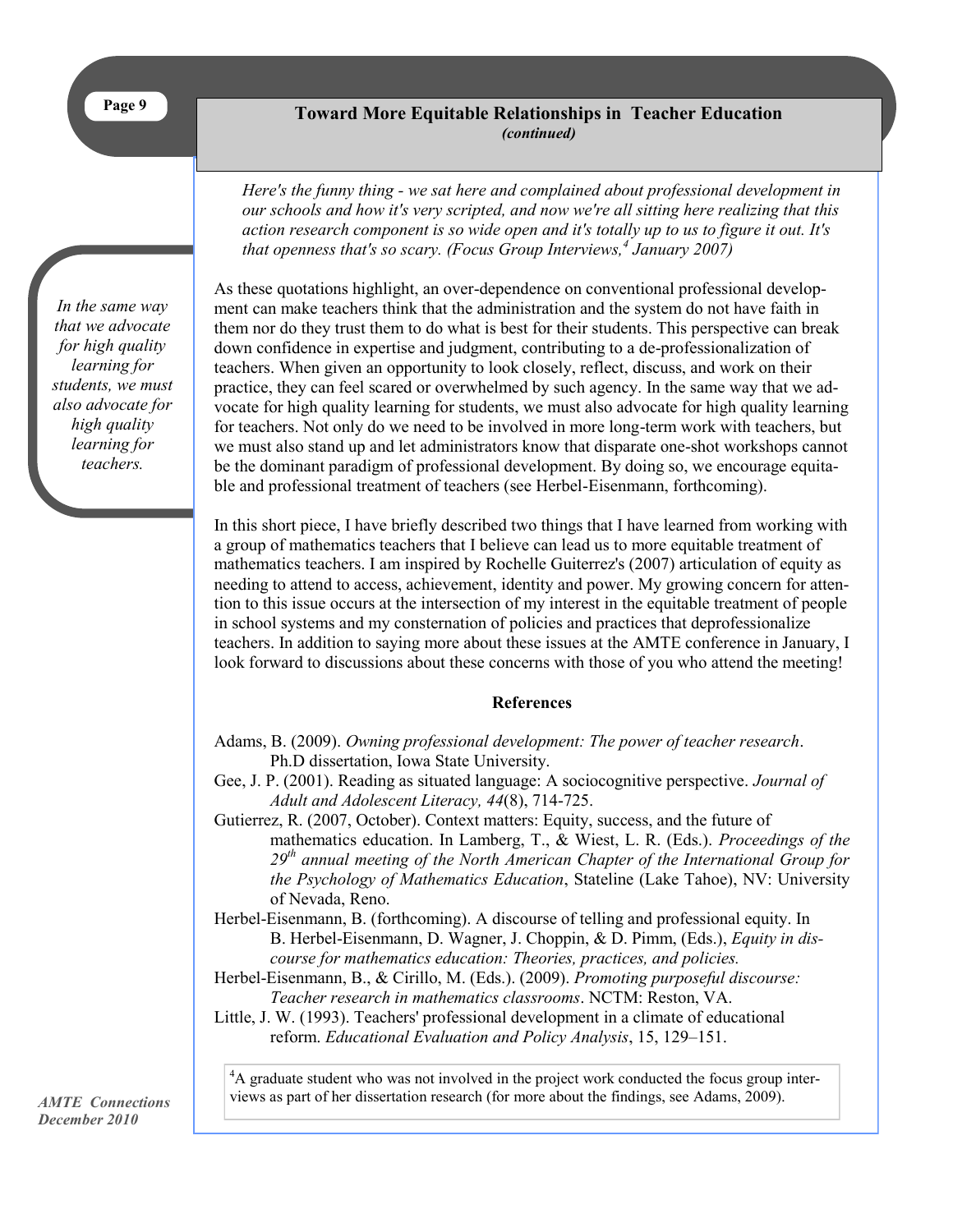# **AMTE AFFILIATE NEWS**

#### **Affiliates Connections – Pre-Conference Session**

Come join the AMTE Affiliates Connections Committee as they share a pre-conference session on Thursday at 8:30 a.m. that will provide information about successful initiatives and lessons learned from fellow AMTE Affiliates. AMTE leaders and potential leaders are invited to learn more about how to connect with AMTE and with other affiliates. There will be time for affiliate leaders to discuss issues and ideas.

#### **Session goals:**

- To support the growth of affiliates and their membership;
- To identify the needs of AMTE's affiliates;
- To provide a venue for sharing ideas and "best practices" among affiliate leaders and
- To increase communication between the national organization and the affiliates.

**To Register:** Indicate your interest on the 15th Annual AMTE Conference Registration Form. If you have already registered for the conference and would like to register for this preconference session, please contact AMTE webmaster, Tony Nguyen, via email ([tonguyen@projects.sdsu.edu\)](mailto:tonguyen@projects.sdsu.edu) stating your request.

#### **CAMTE Is Connecting California**

The California Association of Mathematics Teacher Educators (CAMTE) is continuing its efforts to be the voice of mathematics teacher educators in California by connecting with professional agencies and organizations throughout the state. The CAMTE President was invited to be a member of the leadership team that planned the Algebra Forum III conference in San Jose on October 18 – 20. "The California Algebra Forum is a collaborative effort among the California Department of Education (CDE), the Curriculum and Instruction Steering Committee (CISC), the California Comprehensive Center at WestEd, and statewide curriculum groups. The focus of this project [is] to build a statewide network of technical assistance providers well versed in the best research related to classroom instruction in Algebra." ([http://](http://www.cacompcenter.org/cs/algebrap/print/htdocs/algebra/home.htm) [www.cacompcenter.org/cs/algebrap/print/htdocs/algebra/home.htm\)](http://www.cacompcenter.org/cs/algebrap/print/htdocs/algebra/home.htm) Leaders from the California Mathematics Council (CMC), the Silicon Valley Initiative, the California Mathematics Project and TODOS also served on the leadership team. The planning will begin soon for Algebra Forum IV that will occur in April 2012.

Once again, CAMTE organized a strand of sessions at both the CMC – South Section conference in Palm Springs on November 5  $\&$  6 and the CMC – North Section conference in Monterey (Asilomar State Park) on December  $3 - 5$ . On September 10 & 11, CAMTE joined CMC and TODOS as supporters of the *Mathematics Education: Connecting Research To Practice* conference on the California State University, Bakersfield campus. AMTE members Ed Silver and Carl Lager respectively gave the opening and closing keynote speeches for the event that had approximately 250 participants. The focus of the conference was increasing students' achievement in mathematics by engaging them in tasks with a high level of cognitive demand consistent with the QUASAR Project research in the 1990s. Many, but not all, sessions during the conference modeled how Texas Instrument technology is an effective tool for providing access for all students to mathematical tasks that will engage them at levels of high cognitive

*Continued on page 11*

**Affiliates will meet during Saturday morning breakfast at 2011 Conference in Irvine.**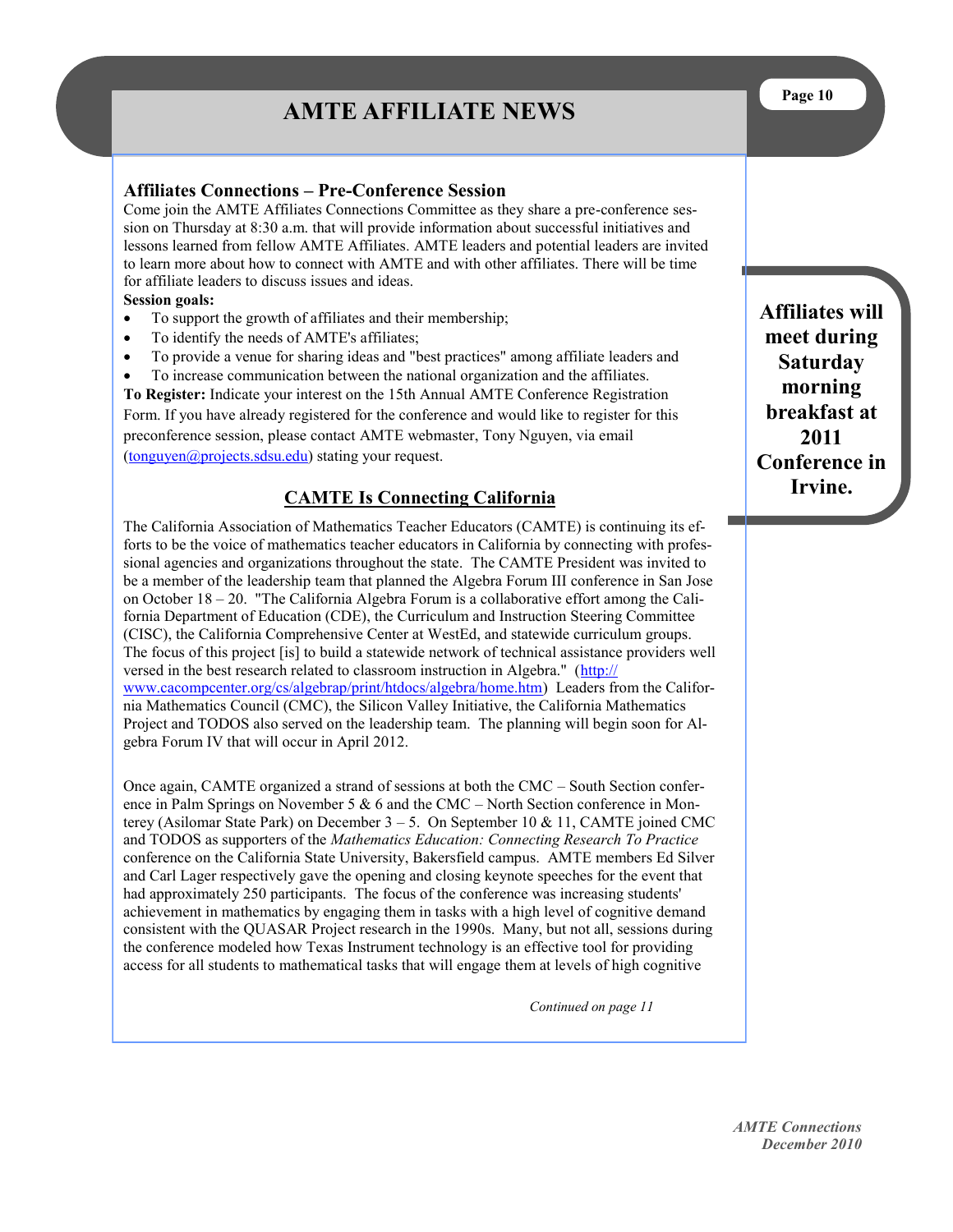# **AMTE AFFILIATE NEWS** *(continued)*

demand. The conference received financial support from Texas Instruments, the Central California Partnership for Teacher Quality Programs (CCP~TQP), and the CSU Bakersfield Mathematics Project.

During the past year, CAMTE members have served on each of two advisory panels for the California Commission on Teacher Credentialing (CCTC). The CAMTE Board had a retreat on December  $3<sup>rd</sup>$  as it did last year to plan more ways to connect the vast amount of mathematics teacher education expertise that exists in the state.

Michael Lutz, President

## **Pennsylvania Association of Mathematics Teacher Educators (PAMTE)**

As the NCTM Regional conferences have come to an end, it has been noted that many PAMTE members have been very busy with their fall professional development. In Denver, Tom Evitts, Dave Kennedy, and Mike Long each presented. A little closer to home, in Baltimore, the following PAMTE members gave presentations: Suzanne Alejandre, Lynn Columba, Arlene Dowshen, Tom Evitts, Dave Kennedy, Celine Przydzial, Jane Wilburne, Steve Williams, and Velma Yoder.

In addition to being busy presenting at the NCTM Regional conferences, many PAMTE members have been feverishly working on the state-NCTM-affiliate PCTM conference coming up on November  $10^{th} - 12^{th}$ . Mike Long is General Co-Chair, Dave Kennedy and Tom Evitts are on the Program Committee, Steve Williams is Exhibits Co-Chair, Jane Wilburne is in charge of publicity, and Debbie Gochenaur is on the Registration Committee. Also at the conference, PAMTE will be sponsoring a pre-service teacher day in which approximately 100 preservice teachers from across the state will participate. We are extremely proud of the activity and leadership that PAMTE members provide across our state and nation.

PAMTE also holds a session at the PCTM conference for its members. This year, we have invited several public school personnel to serve on a panel to discuss ways in which we can better prepare teachers for the classroom. We will then be inviting them to join us in roundtable discussions about some more specific issues.

If anyone would like further information about our group, to ask a question, or to offer suggestions, please contact Steve Williams at [swillia6@lhup.edu.](mailto:swillia6@lhup.edu)

Steve Williams, President

## **ATTN: All AMTE Affiliates Annual Renewal for AMTE Affiliates**

DUE: January 14, 2011 Online Renewal Process Available Soon Contact Affiliate Director for More Information ([sandra\\_cooper@baylor.edu\)](mailto:sandra_cooper@baylor.edu)

*AMTE Connections December 2010*

## **PAMTE Affiliate News**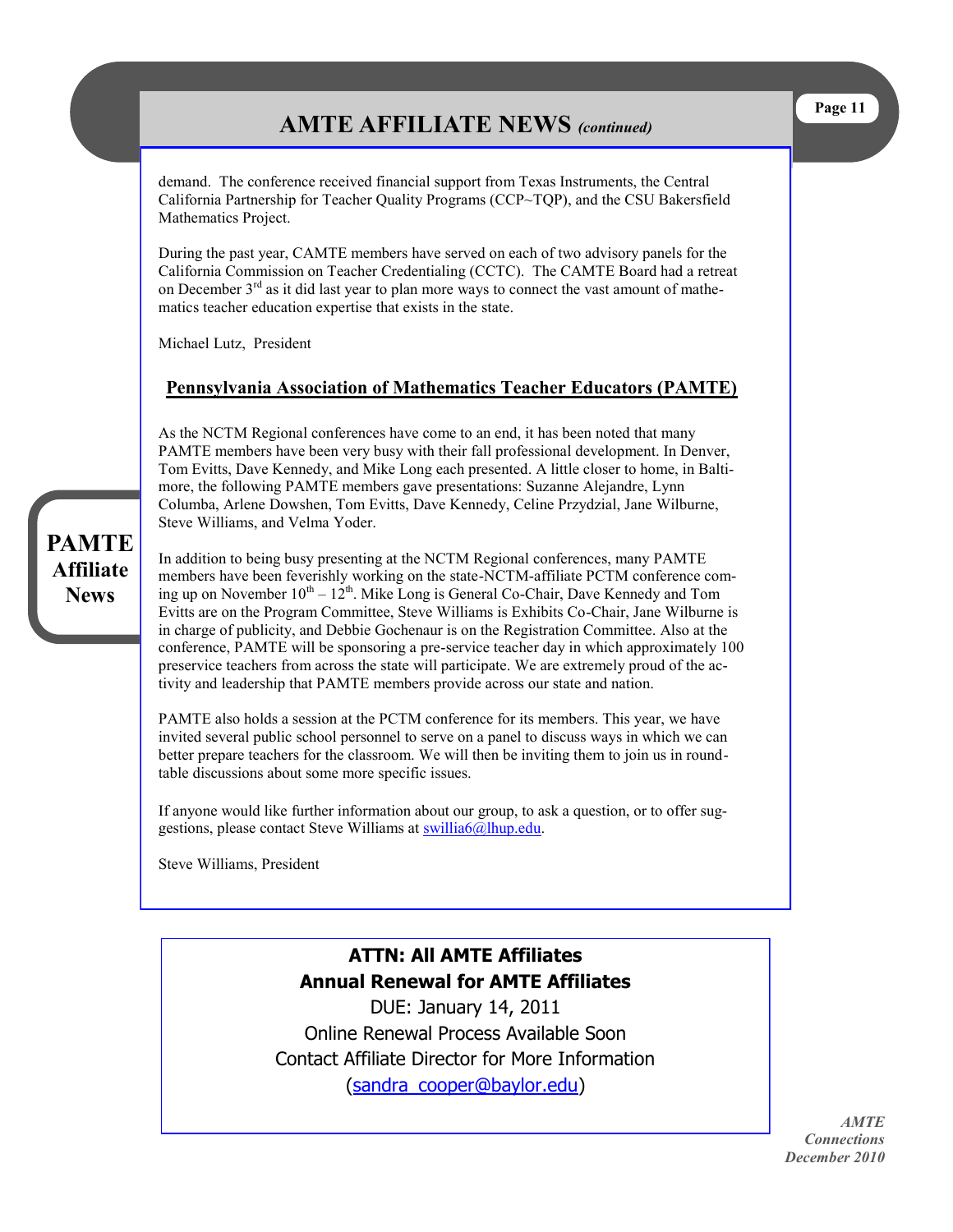## **Page 12**

**Attend the General Sessions during the AMTE Annual Conference.**

## **General Session Speakers at the 2011 Conference**

## **Thursday General Session 5:00 p.m.**

## **Marilyn Burns**

*Making Assessment Integral to Informing K–8 Math Instruction*

## **Saturday Closing Session 10:30 a.m.**

**William F. Tate**

*It's Your Choice: Research and Practice Pathways in STEM Education*



**The Fifteenth Annual AMTE Conference** will be held in Irvine, California on January  $27 - 29$ , 2011. For more information about the conference, go to: [http://amte.net/conferences.](http://amte.net/conferences)

For registration, go to: [https://www.amte.net/civicrm/event/register?id=8&reset=1.](https://www.amte.net/civicrm/event/register?id=8&reset=1)

# **Nominations and Elections Committee**

The Nominations and Elections Committee would like to thank the excellent slate of nominees for their willingness to run for office and for all the AMTE members who voted. Participation is what makes our organization strong.

Visit the AMTE website ([amte.net\)](http://www.amte.net) for the announcement of winners in the offices of Secretary and Member-at-Large.

**Chair: Rheta Rubenstein, University of Michigan-Dearborn**

Monique Lynch, NCTM Bill Bush, University of Louisville Skip Fennell, McDaniel College Christine Thomas, Georgia State University Judy Mumme, WestEd Marilyn Strutchens, Auburn University

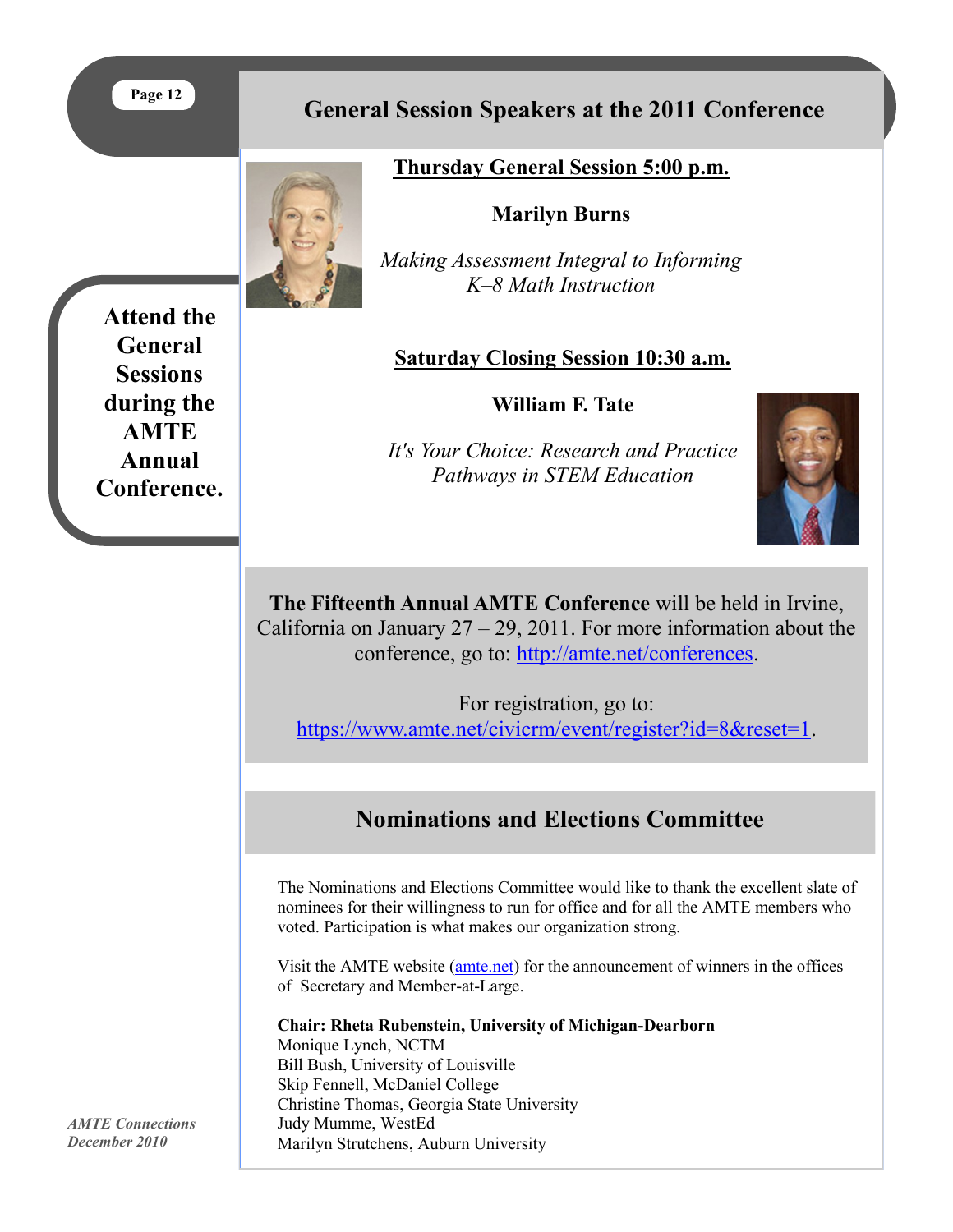## **Results of the AMTE Survey on the MET Revisions**

At the May 2010 CBMS meeting, AMTE President Barbara Reys volunteered to survey AMTE Members to solicit suggestions to inform the planned revision of the MET (2001) document. Barbara Reys and Lynn Breyfogle crafted an on-line survey that was available to members during June and July 2010. Barbara Reys, Lynn Breyfogle, and doctoral student Amanda Thomas worked to summarize the results and provide a seven-page report containing suggestions for revision. In late September, the report was sent to Ron Rosier (Director of CBMS), Joan Leitzel (current Chair of CBMS), and Jim Lewis and Alan Tucker (cochairs of the writing group to revise/update the MET report).

In general, AMTE members responding to the survey indicated they:

- Used the MET Report to organize and inform their mathematics teacher preparation programs. This included creating and planning new courses as well as improving courses already in existence.
- Found all sections of the report to be very useful. Suggestions for added emphasis included: content considerations (e.g., greater emphasis on data analysis, problem solving, mathematical practices); specific examples; reference to released documents (e.g., GAISE, Common Core State Standards, Curriculum Focal Points) and research (e.g., Lester 2007).
- Encouraged consideration of a new section focused on preparation of early childhood teachers of mathematics.
- Found some of the features of the report very helpful (e.g., vignettes, problems), although with mixed results. Suggestions for additional features were to provide very specific recommendations (e.g., number of credit hours required) to assist in advocating courses with university administration.

# **AMTE 20th Anniversary is coming!** *Did you know…...*

that AMTE is turning 20? The year-long celebration of AMTE's  $20<sup>th</sup>$  anniversary will be launched during the 2011 AMTE Annual Meeting in Irvine, CA, continue throughout the year and culminate with the 2012 AMTE Annual Meeting in Fort Worth, TX. Stay tuned for the next *Connections* Newsletter as we recognize AMTE accomplishments and special events in a new special department titled "Historical Notes about AMTE".

Comments, questions, and submissions for AMTE *Connections* should be directed to: Trena L. Wilkerson, AMTE *Connections* Editor, Baylor University Department of Curriculum & Instruction One Bear Place # 97314 Waco, TX 76798 254-710-6162 Fax: 254-710-3160 [Trena\\_Wilkerson@baylor.edu](mailto:Trena_Wilkerson@baylor.edu)

For a copy of the full report, contact Barbara Reys [\(reysb@missouri.edu\)](mailto:reysb@missouri.edu)  or Lynn Breyfogle [\(lynn.breyfogle@buck](mailto:lynn.breyfogle@bucknell.edu) [nell.edu](mailto:lynn.breyfogle@bucknell.edu) ).

*AMTE Connections December 2010*

**Page 13**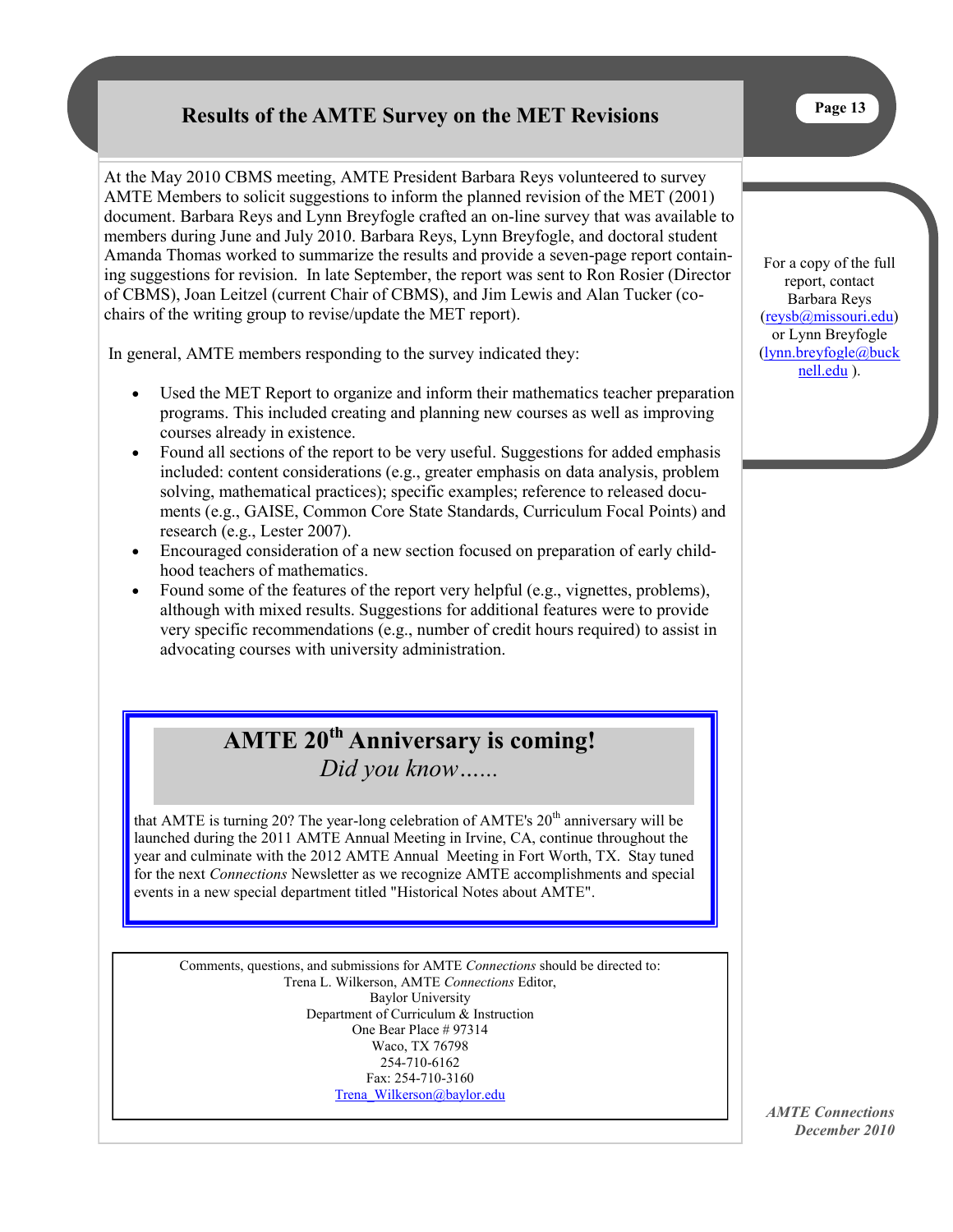| Page 14            | Have you read?                                                                                                                                                                                                                                                                                                                                                                                                                                                                                                                                             |  |  |
|--------------------|------------------------------------------------------------------------------------------------------------------------------------------------------------------------------------------------------------------------------------------------------------------------------------------------------------------------------------------------------------------------------------------------------------------------------------------------------------------------------------------------------------------------------------------------------------|--|--|
|                    | Linking Research and Practice: The NCTM Research Agenda Conference Report<br>http://www.nctm.org/news/content.aspx?id=25315<br>Prepare and Inspire: K-12 Science, Technology, Engineering, and Math (STEM)<br><b>Education for America's Future</b><br>http://www.whitehouse.gov/sites/default/files/microsites/ostp/pcast-stemed-<br>report.pdf                                                                                                                                                                                                           |  |  |
|                    | <b>Teacher Education News!</b>                                                                                                                                                                                                                                                                                                                                                                                                                                                                                                                             |  |  |
| $A$ new<br>merger! | On October 22, 2010, the National Council for Accreditation of Teacher Education (NCATE)<br>and the Teacher Education Accreditation Council (TEAC), the two major accrediting associa-<br>tions for teacher education, announced their merger. The two organizations will consolidate into<br>one organization, Council for the Accreditation of Educator Preparation (CAEP) within the next<br>two years. For more information visit http://www.caepsite.org.<br>On November 16, 2010 a new report, Transforming Teacher Education through Clinical Prac- |  |  |
|                    | tice: A National Strategy to Prepare Effective Teachers, was released. It can be found at<br>http://www.ncate.org.                                                                                                                                                                                                                                                                                                                                                                                                                                         |  |  |
|                    | <b>AMTE Awards Committee</b>                                                                                                                                                                                                                                                                                                                                                                                                                                                                                                                               |  |  |
|                    | The AMTE Awards Committee has been working diligently via email to address tasks related to<br>award nominations and selections. Two culminations of our work will be the notification of the<br>winners of the AMTE Early Career and the Excellence in Scholarship awards to the Board of Di-<br>rectors. We continue to encourage members to nominate colleagues for these and other valuable<br>AMTE awards.                                                                                                                                            |  |  |
|                    | We will also give consideration to a thorough review of all documents (e.g., award announcements)<br>used by the committee. We want to make certain that information and instructions are clear and<br>have the intent we plan. We welcome feedback on any document.                                                                                                                                                                                                                                                                                       |  |  |
|                    | Chair: Thomasenia Adams, University of Florida<br>tla@coe.ufl.edu                                                                                                                                                                                                                                                                                                                                                                                                                                                                                          |  |  |
|                    | <b>2011 Annual Conference</b>                                                                                                                                                                                                                                                                                                                                                                                                                                                                                                                              |  |  |
|                    | <b>Regular Registration Deadline: December 3, 2010</b>                                                                                                                                                                                                                                                                                                                                                                                                                                                                                                     |  |  |
|                    | <b>Deadline for Hotel Reservations: December 3, 2010</b>                                                                                                                                                                                                                                                                                                                                                                                                                                                                                                   |  |  |

*AMTE Connections December 2010*

**Conference Dates: January 27-29, 2011**